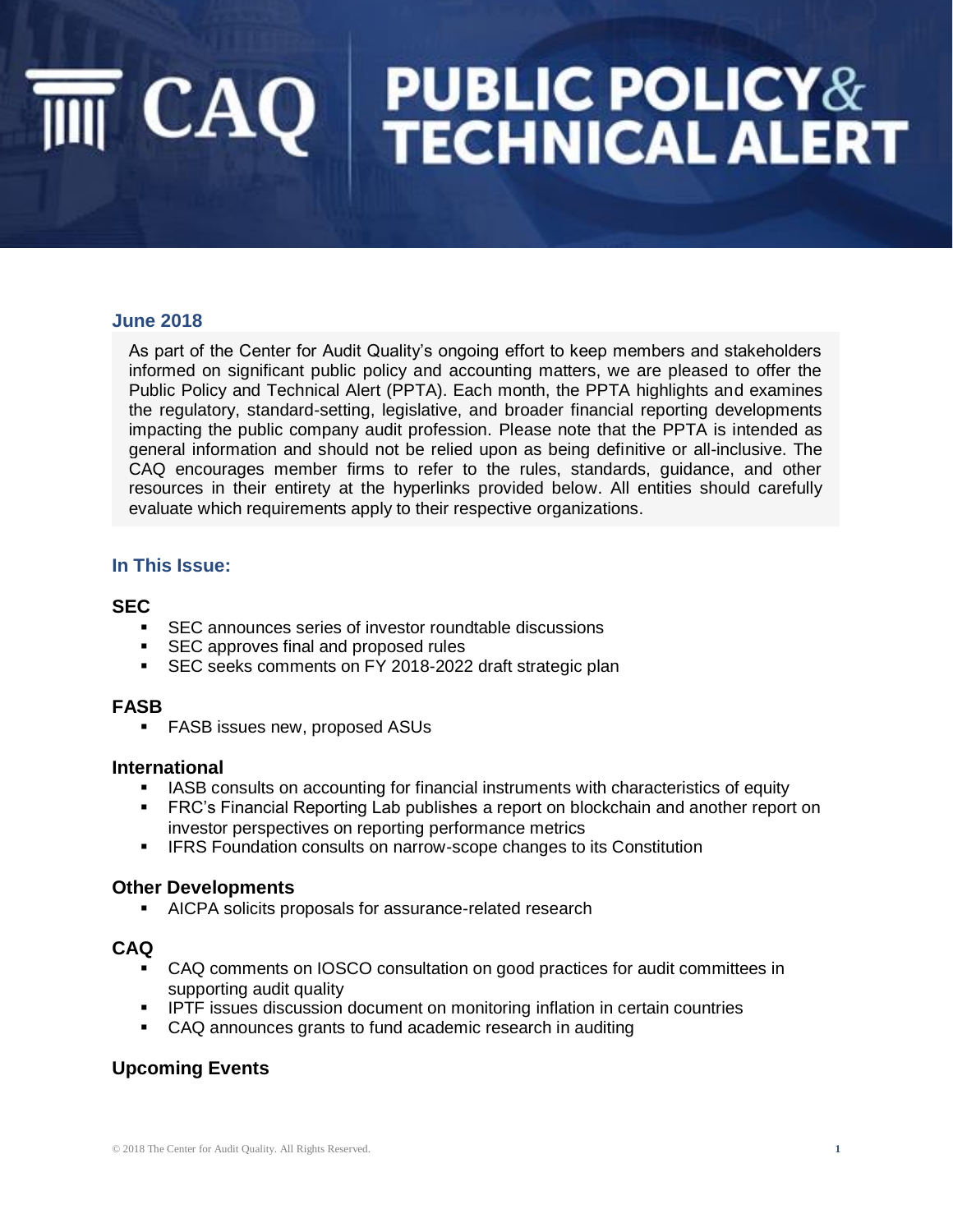## **PUBLIC POLICY&<br>TECHNICAL ALERT**  $CAQ$

## **SEC**

### **SEC announces series of investor roundtable discussions**

On June 29, the SEC announced a series of [roundtable discussions](http://caq.informz.net/z/cjUucD9taT03NzQ4MzI1JnA9MSZ1PTExMDIzNzM0MzImbGk9NTYxOTc5Nzg/index.html) during which Main Street investors will be able to speak directly with Chairman Jay Clayton and senior SEC staff about the agency's efforts to enhance retail investor protection and promote choice and access to a variety of investment services and products. The roundtable discussions will provide an opportunity for the Chairman and SEC staff to hear first-hand from those who will be directly impacted by the SEC's rules. The discussions also will provide a chance for retail investors to share their views on key questions about their relationship with their investment professional that will help inform the disclosure outlined in the SEC proposed [Regulation Best Interest.](https://www.sec.gov/news/press-release/2018-68)

## **SEC approves final and proposed rules**

The SEC on June 28 voted on [five final and proposed rules.](https://www.sec.gov/news/press-release/2018-121) The Commission approved:

- 1. *Adoption of amendments to modernize the definition of "smaller reporting company"*: The [new smaller reporting company definition](https://www.sec.gov/news/press-release/2018-116) enables a company with less than \$250 million of public float to provide scaled disclosures, as compared to the \$75 million threshold under the prior definition. The final rules also expand the definition to include companies with less than \$100 million in annual revenues if they also have either no public float or a public float that is less than \$700 million. The amendments do not change the threshold in the "accelerated filer" definition that requires, among other things, that filers provide the auditor's attestation of management's assessment of internal control over financial reporting. The rules will become effective 60 days after publication in the *Federal Register*.
- 2. *Adoption of amendments to require the use of the Inline XBRL format in certain filings*: The [amendments,](https://www.sec.gov/news/press-release/2018-117) which will go into effect in phases, require the use of Inline XBRL for financial statement information and risk/return summaries. The amendments also eliminate the requirements for operating companies and funds to post XBRL data on their websites.
- 3. *A proposal to permit certain exchange-traded funds (ETFs) to operate without first obtaining a fund-specific exemptive order from the SEC*: Under the [proposed new rule and](https://www.sec.gov/news/press-release/2018-118)  [form amendments,](https://www.sec.gov/news/press-release/2018-118) ETFs that satisfy certain conditions would be able to operate within the scope of the Investment Company Act of 1940 and to come to market without applying for individual exemptive orders.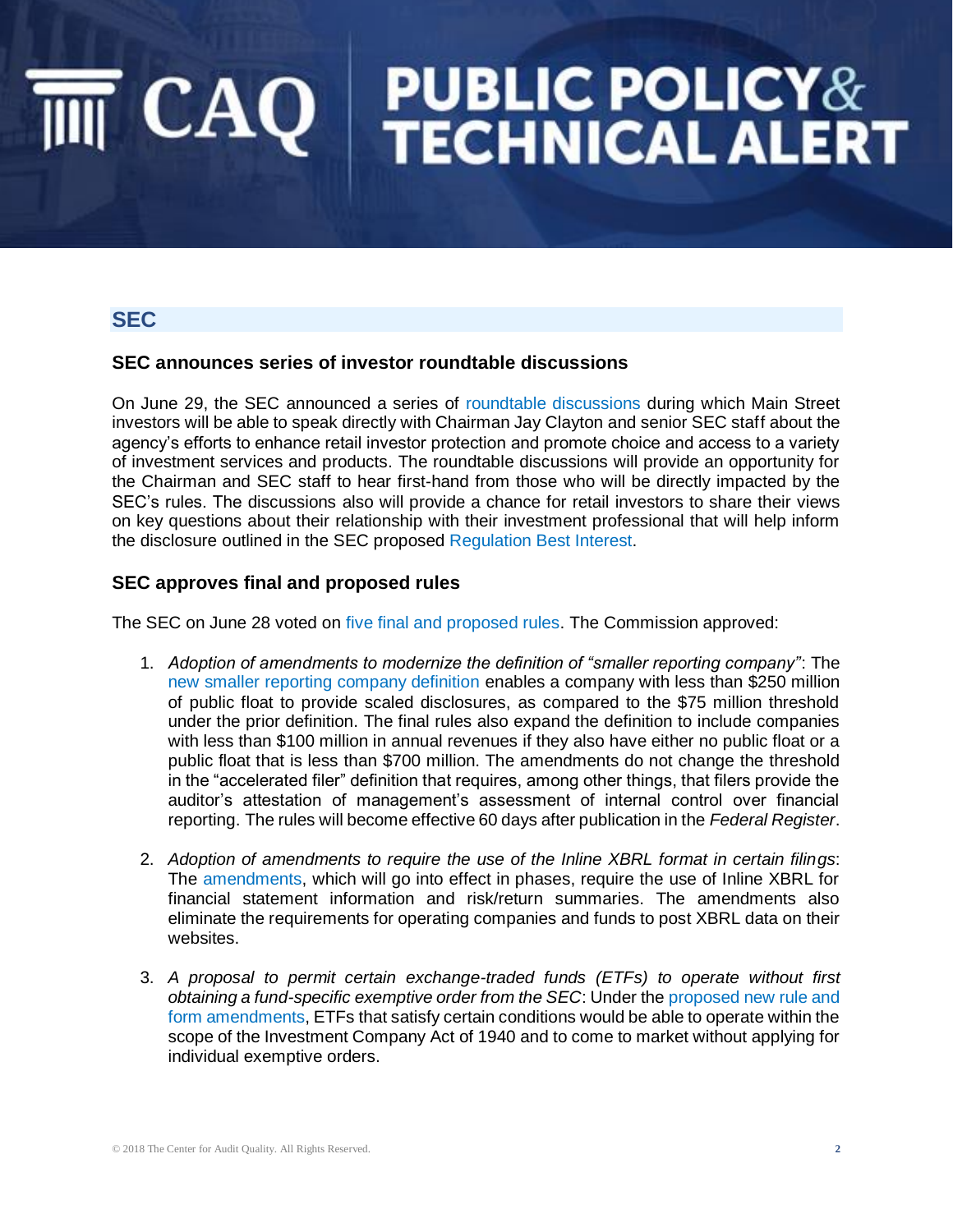# **PUBLIC POLICY&<br>TECHNICAL ALERT**  $\mathsf{CAO}$

- 4. *Adoption of amendments related to disclosures of liquidity risk management for open-end funds*: Under the [amendments,](https://www.sec.gov/news/press-release/2018-119) funds would discuss in their annual or semi-annual shareholder report the operation and effectiveness of their liquidity risk management programs. This requirement replaces a pending requirement that funds publicly provide a quantitative end-of-period snapshot of historic aggregate liquidity classification data for their portfolios on Form N-PORT.
- 5. *A proposal to amend rules that govern the SEC's whistleblower program*: The [proposed](https://www.sec.gov/news/press-release/2018-120)  [rules](https://www.sec.gov/news/press-release/2018-120) would, among other things, provide the SEC with additional tools in making whistleblower awards to ensure that meritorious whistleblowers are appropriately rewarded for their efforts, increase efficiencies in the whistleblower claims review process, and clarify the requirements for anti-retaliation protection under the whistleblower statute.

### **SEC seeks comments on FY 2018-2022 draft strategic plan**

The SEC on June 19 published a [draft strategic plan](https://www.sec.gov/files/sec-strategic-plan-2018-2022.pdf) that focuses on investors, innovation, and performance as the top strategic goals in coming years. The SEC is seeking public comment on the proposed draft that will guide the SEC's priorities through FY 2022. The plan highlights the SEC's commitment to serving the long-term interests of Main Street investors; becoming more innovative, responsive, and resilient to market developments and trends; and leveraging staff expertise, data and analytics to bolster performance.

The deadline for submitting comments is July 25, 2018.

## **FASB**

### **FASB issues new, proposed ASUs**

The FASB issued two new Accounting Standards Updates (ASUs) in June:

▪ ASU 2018-07, *Compensation – [Stock Compensation \(Topic 718\): Improvements to](https://www.fasb.org/jsp/FASB/Document_C/DocumentPage?cid=1176170789464&acceptedDisclaimer=true)  [Nonemployee Share-Based Payment Accounting.](https://www.fasb.org/jsp/FASB/Document_C/DocumentPage?cid=1176170789464&acceptedDisclaimer=true)*

Issued on June 20, the ASU expands the scope of Topic 718, *Compensation – Stock Compensation*, to include share-based payments issued to non-employees for goods or services. Consequently, the accounting for share-based payments to non-employees and employees will be substantially aligned. The ASU supersedes Subtopic 505-50, *Equity – Equity-Based Payments to Non-Employees*.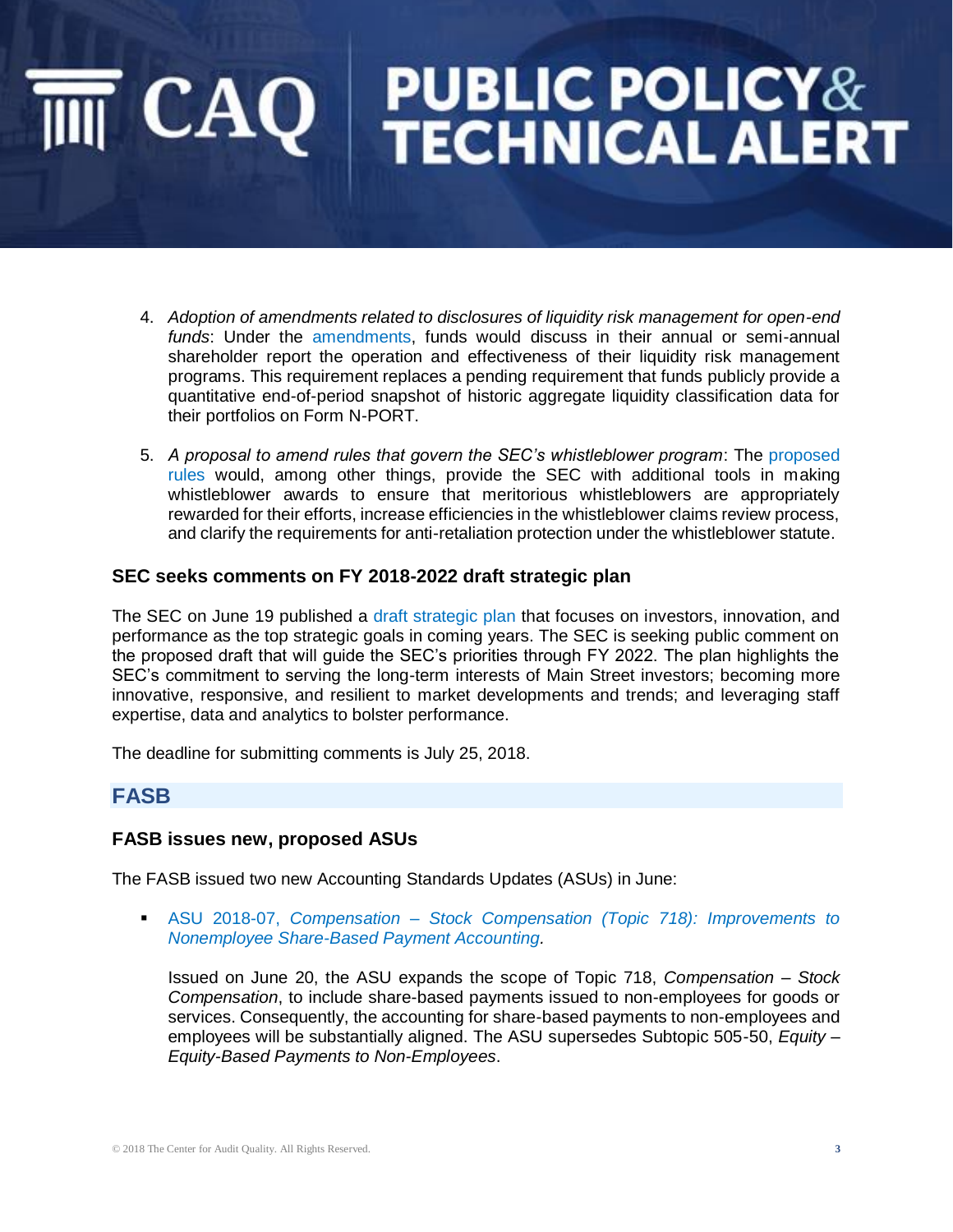# **PUBLIC POLICY&<br>TECHNICAL ALERT**  $\overline{\mathbb{T}}$  CAQ  $\parallel$

The ASU is effective for public companies for fiscal years beginning after December 15, 2018, including interim periods within that fiscal year. For all other companies, the amendments are effective for fiscal years beginning after December 15, 2019, and interim periods within fiscal years beginning after December 15, 2020. Early adoption is permitted, but no earlier than a company's adoption date of Topic 606, *Revenue from Contracts with Customers*.

A summary of the ASU is available [here.](https://www.fasb.org/cs/Satellite?c=FASBContent_C&cid=1176170790012&pagename=FASB%2FFASBContent_C%2FGeneralContentDisplay)

**ASU 2018-08, Not-for-Profit Entities (Topic 958): Clarifying the Scope and the Accounting** *[Guidance for Contributions Received and Contributions Made](https://www.fasb.org/jsp/FASB/Document_C/DocumentPage?cid=1176170810258&acceptedDisclaimer=true)*.

Issued on June 21, the ASU clarifies and improves current guidance about whether a transfer of assets – or the reduction, settlement, or cancellation of liabilities – is a contribution or an exchange transaction. It provides criteria for determining whether the resource provider is receiving commensurate value in return for the resources transferred which, depending on the outcome, determines whether the organization follows contribution guidance or exchange transaction guidance in the revenue recognition and other applicable standards. It also provides a more robust framework for determining whether a contribution is conditional or unconditional, and for distinguishing a donorimposed condition from a donor-imposed restriction.

A public company or a not-for-profit organization that has issued, or is a conduit bond obligor for, securities that are traded, listed, or quoted on an exchange or an over-thecounter market would apply the new standard for transactions in which the entity serves as a resource recipient to annual reporting periods beginning after June 15, 2018, including interim periods within that annual period. Other organizations would apply the standard to annual reporting periods beginning after December 15, 2018, including interim periods within that annual period.

If the public company or a not-for-profit organization serves as a resource provider, it would apply the new standards to annual reporting periods beginning after December 15, 2018, including interim periods within that annual period. Other organizations would apply the standard to annual reporting periods beginning after December 15, 2019, and interim periods within annual periods beginning after December 15, 2019.

A summary of the ASU is available [here.](https://www.fasb.org/cs/Satellite?c=FASBContent_C&cid=1176170795756&pagename=FASB%2FFASBContent_C%2FGeneralContentDisplay)

The FASB also issued one proposed ASU:

▪ Proposed ASU, *[Not-for-Profit Entities \(Topic 958\): Updated the Definition of Collections](https://www.fasb.org/jsp/FASB/Document_C/DocumentPage?cid=1176170826716&acceptedDisclaimer=true)*.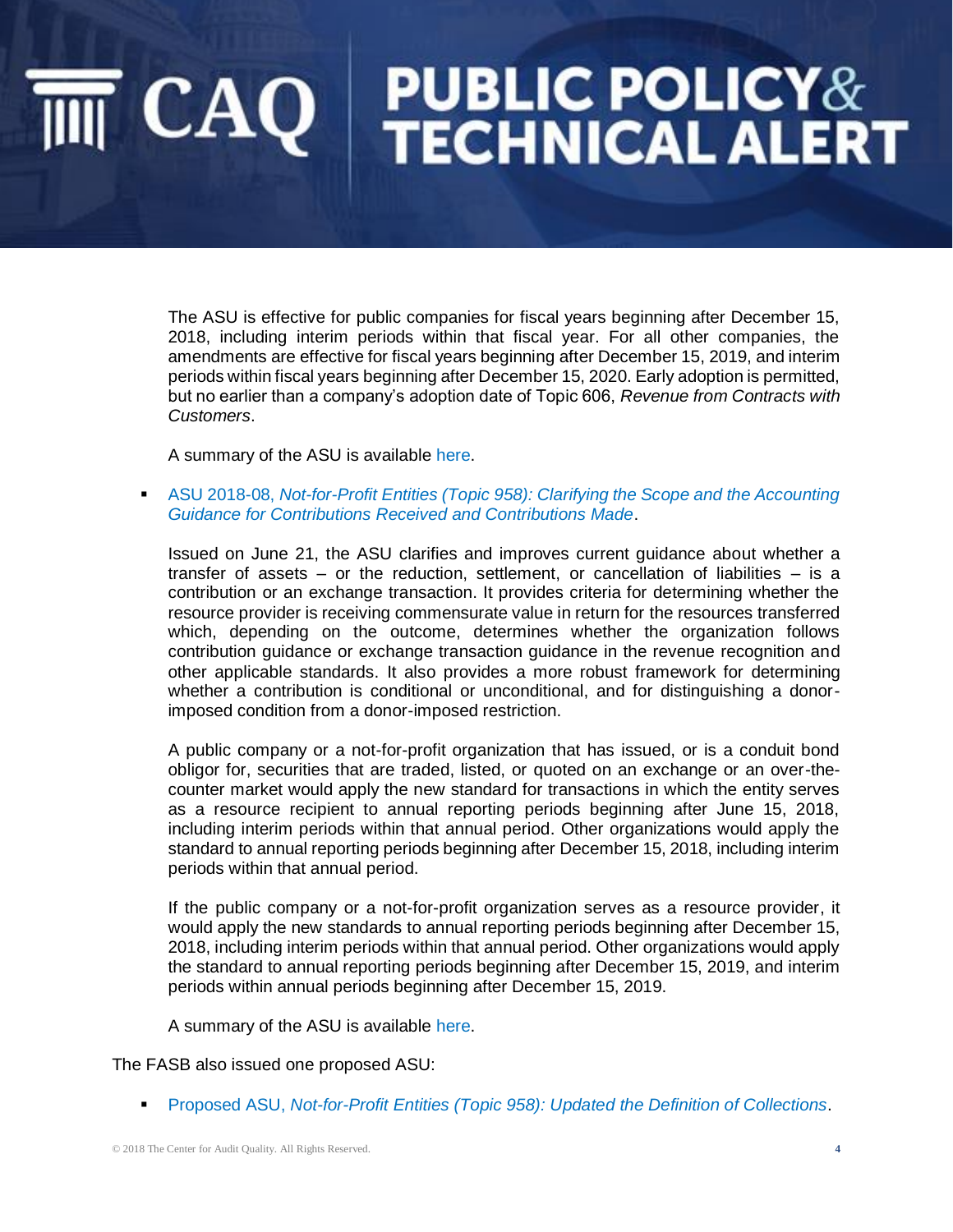# **PUBLIC POLICY&<br>TECHNICAL ALERT**  $\overline{\mathbb{I}}$  CAQ  $\mathbb{I}$

Issued on June 26, the proposed ASU would modify the definition of the term "collections." Although accounting for collections is an issue primarily for not-for-profit organizations, the proposed ASU would apply to all entities that maintain collections.

US GAAP currently states that an entity need not recognize contributions of works of art, historical treasures, and similar assets if the donated items are added to collections and meet three conditions. One condition states that an entity must be subject to an organizational policy that requires the proceeds from sales of collection items to be used to acquire other items for collections. The proposed amendment would modify that condition to allow the proceeds to be used to support the direct care of existing collections in addition to the current requirement.

The deadline for submitting comments is August 10, 2018.

## **International**

### **IASB consults on accounting for financial instruments with characteristics of equity**

The IASB on June 28 issued the consultation paper, *[Financial Instruments with Characteristics of](https://www.ifrs.org/projects/work-plan/financial-instruments-with-characteristics-of-equity/comment-letters-projects/dp-fice/)  [Equity](https://www.ifrs.org/projects/work-plan/financial-instruments-with-characteristics-of-equity/comment-letters-projects/dp-fice/)*, to address how companies issuing financial instruments should classify them in their financial statements.

IAS 32, *Financial Instruments: Presentation*, currently sets out how a company that issues financial instruments should distinguish financial liabilities from equity instruments. That distinction is important because the classification of the instruments affects how a company's financial position and performance are depicted. While IAS 32 works well for most financial instruments, continuing financial innovation means that some companies find it challenging to classify some complex financial instruments that combine some features of both debt and ordinary shares. Challenges in classifying these instruments can result in diverse accounting in practice, which in turn makes it difficult for investors to assess and compare companies' financial position and performance.

The consultation paper proposes an approach that would:

- Provide a clear rationale for why a financial instrument would be classified as either a liability or equity without fundamentally changing the existing classification outcomes of IAS 32; and,
- **Enhance the information provided through presentation and disclosure.**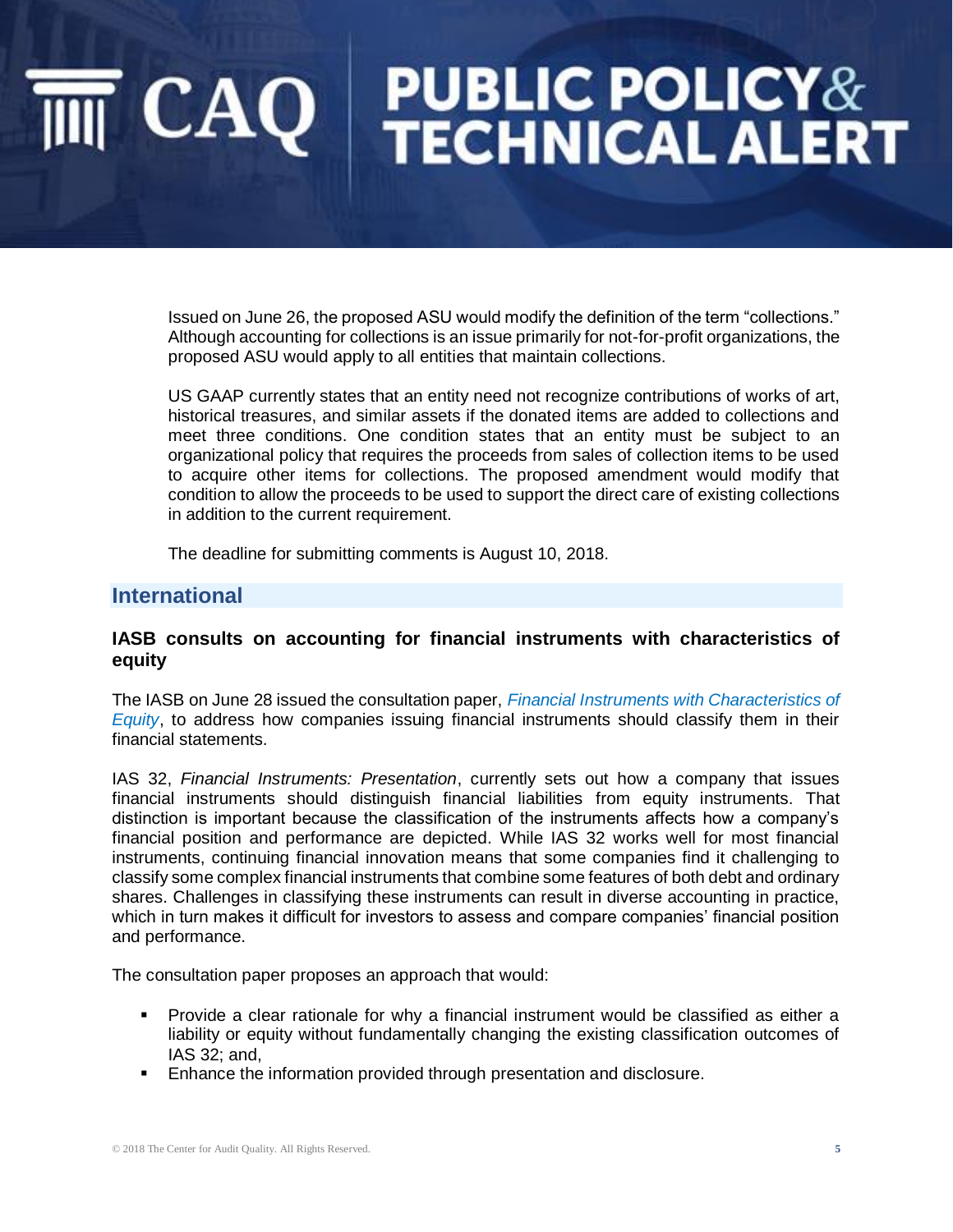# **PUBLIC POLICY&<br>TECHNICAL ALERT**  $|$  CAQ  $|$

The deadline for submitting comments is January 7, 2019.

### **FRC's Financial Reporting Lab publishes a report on blockchain and another report on investor perspectives on reporting performance metrics**

The U.K. Financial Reporting Council's (FRC) Financial Reporting Lab on June 19 published a [report](https://www.frc.org.uk/getattachment/58866565-ab3b-44d3-93e1-1ef7158968d5/Blockchain-and-the-future-of-corporate-reporting-how-does-it-measure-up-(June-2018).pdf) on how current developments and use-cases of blockchain technology might impact corporate reporting processes in the future. It concludes that, although cost, complexity, and lack of standardization of blockchains might be inhibiting factors, the growing use of blockchain means that those involved in corporate reporting processes need to consider its potential disruptive impact.

On June 22, the Financial Reporting Lab published a [report](https://www.frc.org.uk/getattachment/e94631d1-69c1-4349-8ce5-780d4eca455f/LAB_Reporting-of-performance-metrics_June-2018.PDF) on investors' views on the reporting of performance metrics. Investors want to see the metrics that management uses internally to monitor and manage performance, as these give insight into a company's strategy and measure how it is performing against that strategy. In this context, the report says, investors find it important to be given insight into how management links its metrics to its business model and strategy, including why metrics "make sense" for the company and what it is trying to achieve.

### **IFRS Foundation consults on narrow-scope changes to its Constitution**

The Trustees of the IFRS Foundation, which is responsible for the oversight and governance of the IASB, on June 19 [proposed narrow-scope changes](https://www.ifrs.org/news-and-events/2018/06/ifrs-foundation-consults-on-narrow-changes-to-its-constitution/) to the IFRS Foundation's *Constitution* to increase the maximum tenure of the Trustee Chair and Vice-Chairs.

The proposed amendments would increase the maximum tenure of the Trustee Chair from six to nine years, including any previous period that they may have served as a Trustee. There is also an amendment to provide the option to appoint the Chair either from among the Trustees, or externally. The proposals also would clarify that the Vice-Chairs will be appointed from among the Trustees, and may serve a maximum period of nine years, which includes time served as a Trustee.

The deadline for submitting comments is September 17, 2018.

## **Other Developments**

### **AICPA solicits proposals for assurance-related research**

On June 4, the AICPA's Assurance Research Advisory Group released a [request for proposals](http://americaninstituteofcpas.pr-optout.com/Tracking.aspx?Data=HHL%3d82%3c%2f98-%3eLCE1%4029794-GLCE17.6&RE=MC&RI=4272057&Preview=False&DistributionActionID=14237&Action=Follow+Link) on assurance-related research. Approved research proposals can receive up to \$15,000 in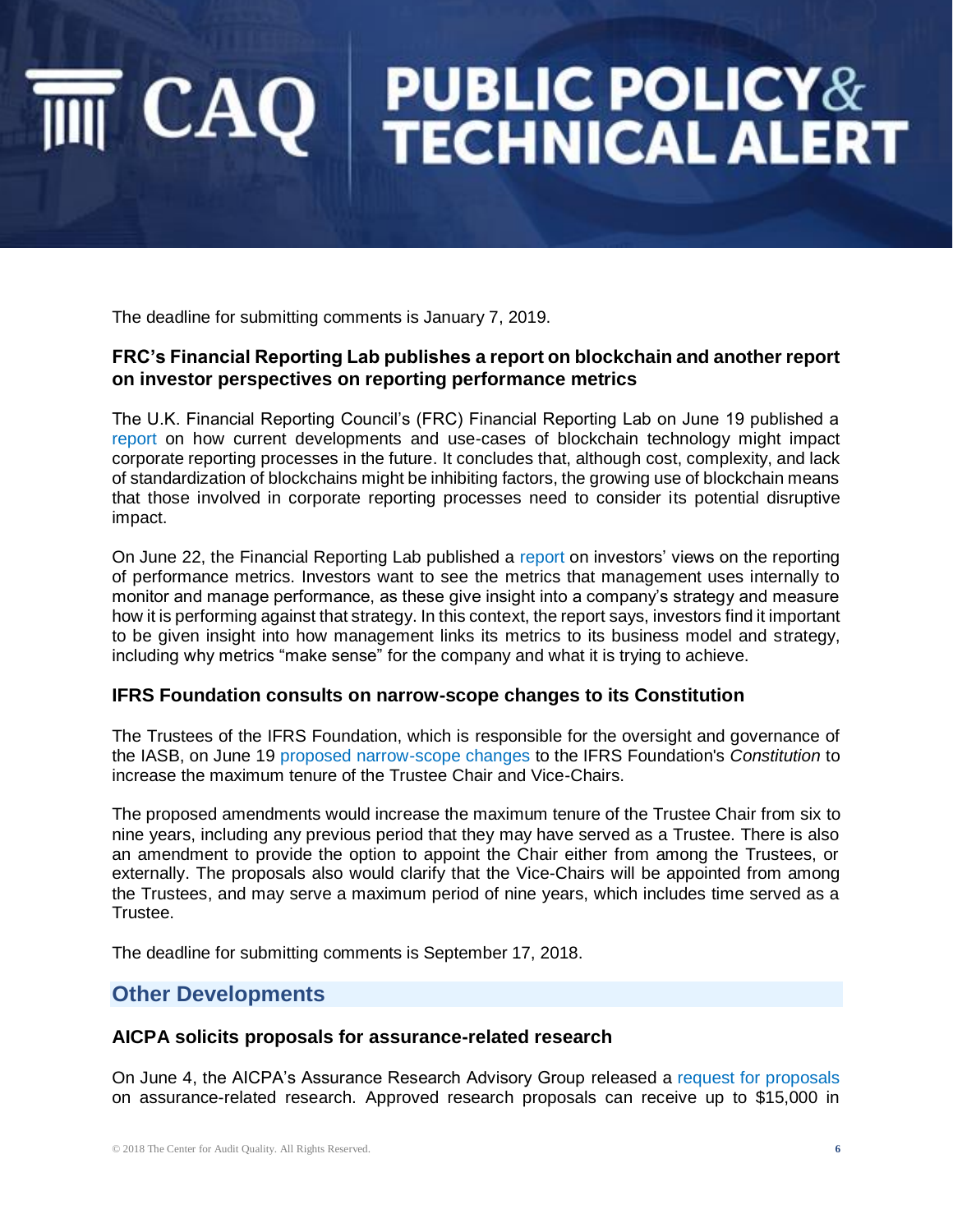# **PUBLIC POLICY&<br>TECHNICAL ALERT**  $\mathsf{CAO}$

funding and, where relevant, access to personnel, peer reviewers or firm data gathered by the AICPA Peer Review Program with the consent of the firm. The AICPA plans to use the research to inform its private company standard-setting process, along with the AICPA's Enhancing Audit Quality initiative.

To be considered, proposals must be received by September 28, 2018.

## **CAQ**

## **CAQ comments on IOSCO consultation on good practices for audit committees in supporting audit quality**

The CAQ on June 25 submitted a [comment letter](https://www.thecaq.org/iosco-consultation-report-good-practices-audit-committees-supporting-audit-quality) on the International Organization of Securities Commissioners' (IOSCO) *[Consultation Report on Good Practices for Audit Committees in](http://www.iosco.org/library/pubdocs/pdf/IOSCOPD600.pdf)  [Supporting Audit Quality](http://www.iosco.org/library/pubdocs/pdf/IOSCOPD600.pdf)*.

In the letter, the CAQ expresses its support for IOSCO's view that the quality of financial reports, supported by an independent external audit, is key to confident and informed investors and markets. The letter also highlights a range of good practices for audit committees in supporting audit quality, as well as recent trends in audit committee reporting.

## **IPTF issues discussion document on monitoring inflation in certain countries**

The CAQ International Practices Task Force (IPTF) has developed a [framework for compiling](https://www.thecaq.org/discussion-document-monitoring-inflation-certain-countries-may-2018)  [inflation data](https://www.thecaq.org/discussion-document-monitoring-inflation-certain-countries-may-2018) to assist registrants in monitoring inflation statistics in connection with their determination of the inflationary status of countries in which they have operations. The information may be helpful to management in applying FASB Accounting Standards Codification Topic 830, *Foreign Currency Matters* (ASC 830), in conjunction with its internal controls over financial reporting to reach a conclusion on whether a country's economy should be considered highlyinflationary.

The IPTF compiled cumulative inflation data by country and then categorized the countries based on their cumulative inflation rates and the implementation guidance in ASC 830. The IPTF also identified countries where *projected* cumulative inflation rates would have been categorized into categories considering the guidance in ASC 830 and in circumstances where there was not consistent reliable data, as follows:

- Countries with three-year cumulative inflation rates exceeding 100 percent (ASC 830, Case A);
- Countries with *projected* three-year cumulative inflation rates greater than 100 percent;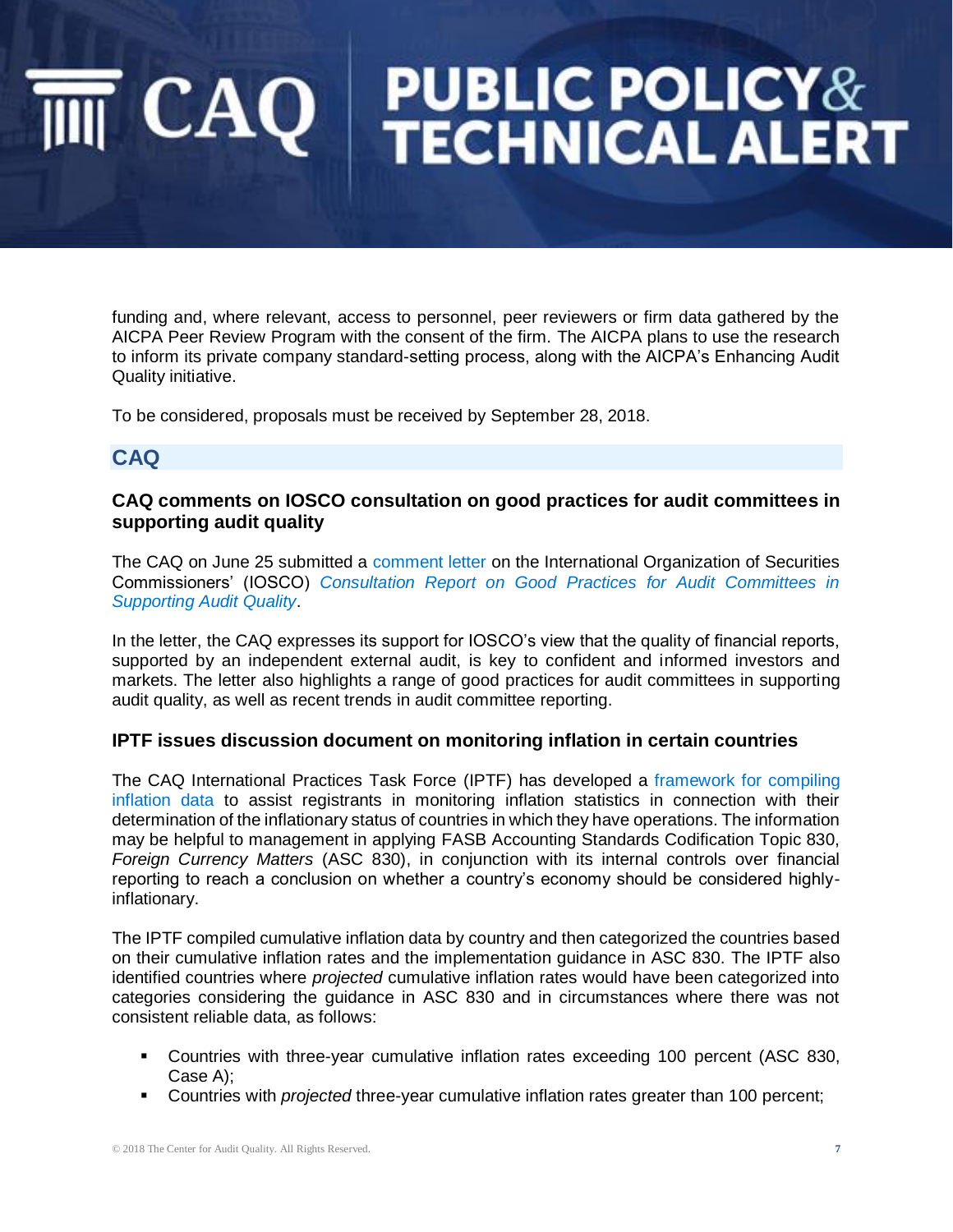# **PUBLIC POLICY&<br>TECHNICAL ALERT** CAQ |

- **Countries with three-year cumulative inflation rates exceeding 100 percent in recent years,** but with three-year cumulative inflation rates between 70 percent and 100 percent in the most recent calendar year (ASC 830, Case B);
- Countries with recent three-year cumulative inflation rates exceeding 100 percent after a spike in inflation in a discrete period (ASC 830, Case C); and,
- Countries with three-year cumulative inflation rates between 70 percent and 100 percent, or with a significant (25 percent or more) increase in inflation during the last calendar year or a significant increase in projected inflation in the current year.

### **CAQ announces grants to fund academic research in auditing**

The CAQ on June 7 [announced four grants](https://www.thecaq.org/caq-announces-grants-fund-academic-research-auditing-0) to fund independent academic research on projects of interest to the auditing profession. The CAQ's Research Advisory Board selected the following projects to receive funding:

- "How Can Audit Committee Support Improve Auditors' Application of Professional Skepticism?" by Joseph F. Brazel, North Carolina State University; Anna Gold, Vrije Universiteit Amsterdam; and Tammie Schaefer, University of Missouri – Kansas City.
- "'Alexa, Audit Loan Grades': Enhancing Auditor Reliance on Artificial Intelligence Through Anthropomorphism" by Sean Dennis and Benjamin P. Commerford of the University of Kentucky.
- "Encouraging Relational Thinking to Enhance Auditor Use of Audit Data Analytics Output" by Cassandra Estep, Bright Hong, and Kathryn Kadous of Emory University.
- "CAMs and the Spotlight: The Effects of Auditor Disclosure on Auditor Judgments and Decisions" by Michelle McAllister and Brian Fitzgerald of Northeastern University.

## **Upcoming Events**

**July 9** PCAOB Forum on Auditing

in the Small Business Environment, Denver, CO [\(Link\)](https://pcaobus.org/News/Events/Pages/07092018-Small-Business-Forum-Denver.aspx)

**July 10** PCAOB Forum for Auditors of Broker-Dealers, Denver, CO [\(Link\)](https://pcaobus.org/News/Events/Pages/07102018-Broker-Dealer-Forum-Denver.aspx)

**July 10** NACD 2018 Leading Minds of Governance – West, San Francisco, CA [\(Link\)](https://www.nacdonline.org/Education/EventSearch.cfm?&Locations=CA)

**July 16-20** IASB Board Meeting, London, UK [\(Link\)](http://www.ifrs.org/news-and-events/calendar/2018/july/international-accounting-standards-board/)

**July 18** Anti-Fraud Collaboration Webcast: Non-GAAP Measures – What Do They Say About Fraud Risk? [\(Link\)](https://event.on24.com/eventRegistration/EventLobbyServlet?target=registration.jsp&referrer=&eventid=1672814&sessionid=1&key=558BE2411D4D5038311D4B7237470649®Tag=&sourcepage=register)

**August 1** U.S. Chamber of Commerce Event, "Get Smart on Blockchain," Washington, DC [\(Link\)](https://www.uschamber.com/event/get-smart-blockchain)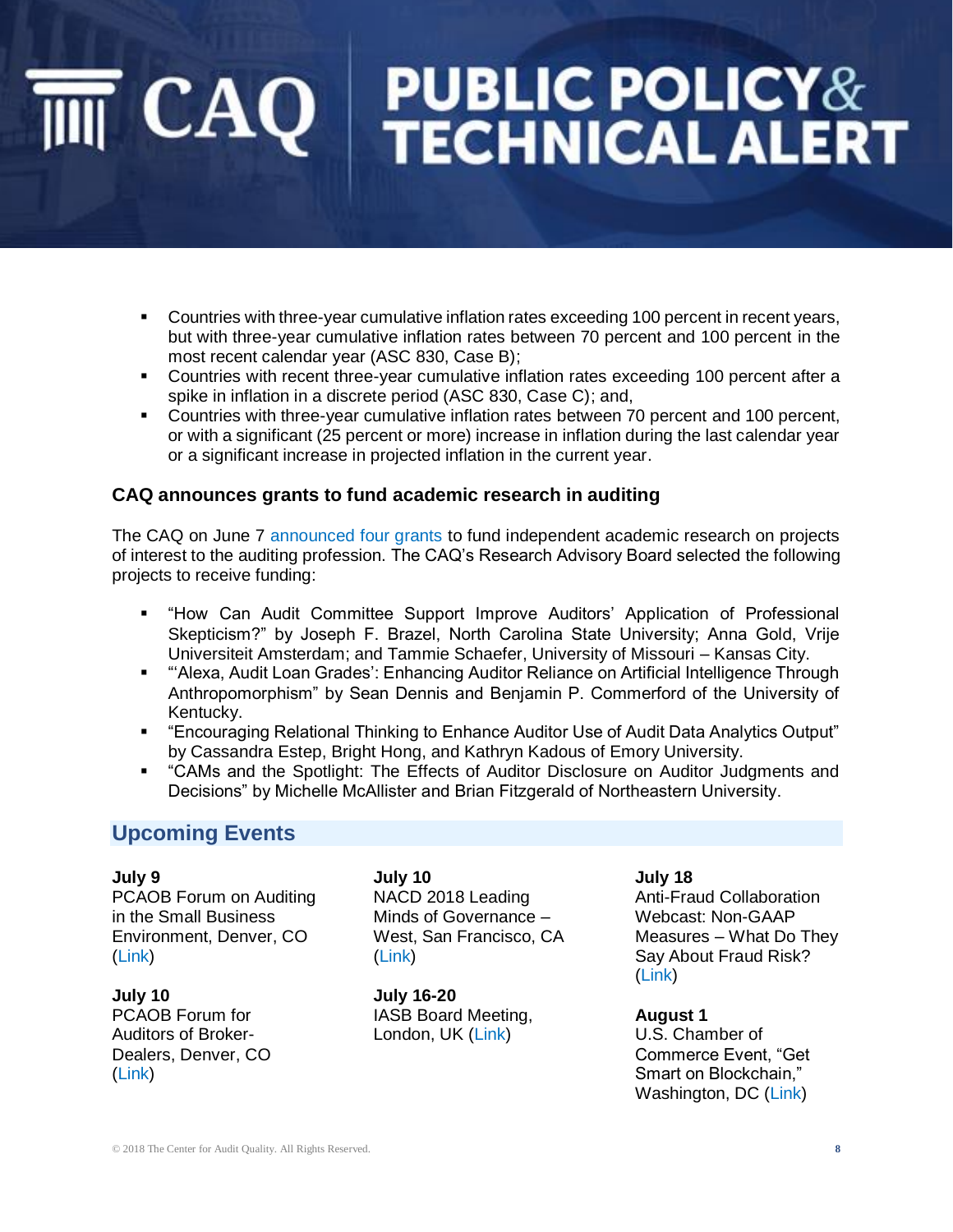# **PUBLIC POLICY&<br>TECHNICAL ALERT**  $\overline{\mathbb{M}}$  CAQ

**August 4-8** American Accounting Association Annual Meeting, National Harbor, MD [\(Link\)](http://aaahq.org/Meetings/2018/Annual-Meeting)

**September 17-19** AICPA National Conference on Banks & Savings Institutions, National Harbor, MD [\(Link\)](https://www.aicpastore.com/AuditAttest/aicpa-national-conference-banks-savings-institutio/PRDOVR~PC-BANK/PC-BANK.jsp)

**September 17-21** IASB Board Meeting, London, UK [\(Link\)](http://www.ifrs.org/news-and-events/calendar/2018/september/international-accounting-standards-board/)

**September 18** PCAOB Forum on Auditing in the Small Business Environment, Fairfax, VA [\(Link\)](https://pcaobus.org/News/Events/Pages/09182018-Small-Business-Forum-Fairfax.aspx)

**September 19** PCAOB Forum for Auditors of Broker-Dealers, Fairfax, VA [\(Link\)](https://pcaobus.org/News/Events/Pages/09192018-Broker-Dealer-Forum-Fairfax.aspx)

**September 24-25** PLI SEC Reporting & FASB Forum for Mid-sized & Smaller Companies, Las Vegas, NV [\(Link\)](https://www.pli.edu/Content/Seminar/14th_Annual_SEC_Reporting_FASB_Forum_for/_/N-4kZ1z0zu1v?ID=328068)

**September 29-October 2** NACD 2018 Global Board Leaders' Summit, Washington, DC [\(Link\)](https://www.nacdonline.org/summit/#/agenda/51927)

**October 1-2** SIFMA Annual Meeting, Washington, DC [\(Link\)](https://www.sifma.org/event/sifma-annual-meeting/)

**October 18** PCAOB Forum on Auditing in the Small Business Environment, Tempe, AZ [\(Link\)](https://pcaobus.org/News/Events/Pages/10182018-Small-Business-Forum-Tempe.aspx)

**October 22-24** AICPA Conference on Credit Unions, Las Vegas, NV [\(Link\)](https://www.aicpastore.com/Accounting/IndustryspecificGuidance/DepositLending/aicpa-conference-on-credit-unions/PRDOVR~PC-CU/PC-CU.jsp)

**October 22-26** IASB Board Meeting, London, UK [\(Link\)](http://www.ifrs.org/news-and-events/calendar/2018/october/international-accounting-standards-board/)

**November 2** PCAOB Forum for Auditors of Broker-Dealers, Jersey City, NJ [\(Link\)](https://pcaobus.org/News/Events/Pages/11022018-Broker-Dealer-Forum-Jersey-City.aspx)

**November 8** NACD SoCal-USC Marshall Corporate Directors Symposium, Los Angeles, CA [\(Link\)](https://southerncalifornia.nacdonline.org/Events/EventDetail.cfm?ItemNumber=57216&_ga=2.166804158.103546884.1529068259-1319354723.1493647847&RDtoken=36357&userID=)

**November 11-13** AICPA Oil & Gas Conference, Denver, CO [\(Link\)](https://www.aicpastore.com/Accounting/IndustryspecificGuidance/OtherIndustries/aicpa-oil---gas-conference/PRDOVR~PC-OIL/PC-OIL.jsp)

**November 12-13** FEI Current Financial Reporting Issues Conference, New York, NY [\(Link\)](https://www.financialexecutives.org/Events/Conferences/Current-Financial-Reporting-Issues.aspx)

**November 12-13** PLI Annual SEC Reporting & FASB Forum, Dallas, TX [\(Link\)](https://www.pli.edu/Content/Seminar/34th_Annual_SEC_Reporting_FASB_Forum/_/N-4kZ1z0ztjw?ID=328754)

**November 12-16** IASB Board Meeting, London, UK [\(Link\)](http://www.ifrs.org/news-and-events/calendar/2018/november/international-accounting-standards-board/)

**November 28-29** PCAOB Standing Advisory Group Meeting, Washington, DC [\(Link\)](https://pcaobus.org/News/Releases/Pages/six-new-eight-reappointed-standing-advisory-group-members-1-12-2018.aspx)

**December 3-4** PLI Annual SEC Reporting & FASB Forum, San Francisco, CA [\(Link\)](https://www.pli.edu/Content/Seminar/34th_Annual_SEC_Reporting_FASB_Forum/_/N-4kZ1z0ztjw?ID=328754)

**December 10-12** AICPA Conference on Current SEC and PCAOB Developments, Washington, DC [\(Link\)](https://www.aicpastore.com/Accounting/FinancialReporting/aicpa-conference-on-current-sec-and-pcaob-developm/PRDOVR~PC-SEC/PC-SEC.jsp)

**December 10-14** IASB Board Meeting, London, UK [\(Link\)](http://www.ifrs.org/news-and-events/calendar/2018/december/international-accounting-standards-board/)

**December 17-18** PLI Annual SEC Reporting & FASB Forum, New York, NY and Webcast [\(Link\)](https://www.pli.edu/Content/Seminar/34th_Annual_SEC_Reporting_FASB_Forum/_/N-4kZ1z0ztjw?ID=328754)